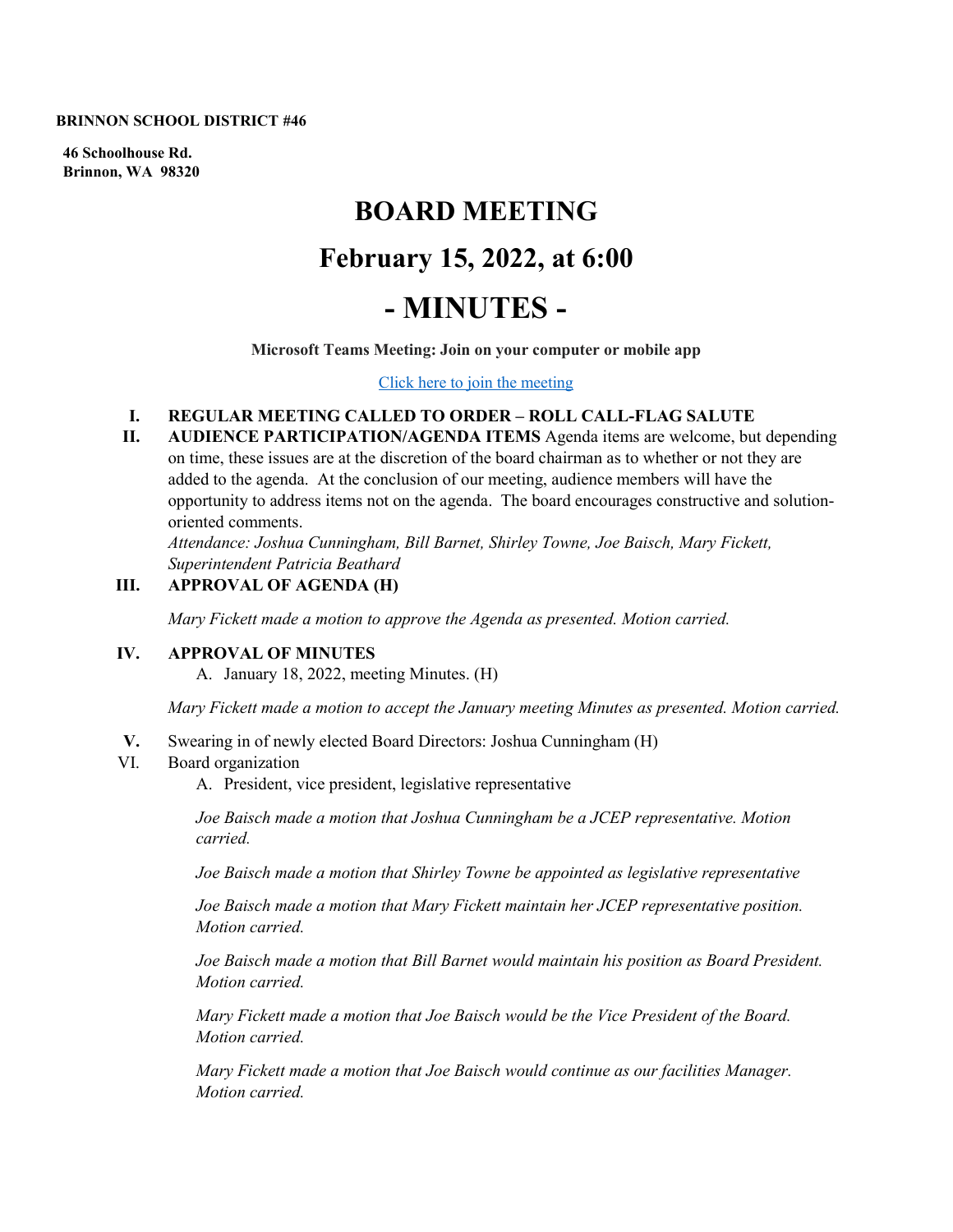B. JCEP representatives (next meeting  $3/7$  5:30 – 7:30)

## **VII. FINANCIAL REPORT**

*Debi Johnson gave the financial report.*

## **VIII. CONSENT AGENDA**

- A. Payroll: January Final: \$91,706.75
- B. General Fund AP Vouchers: 2/16/22, #4601109 4601142, \$27,597.63
- C. Capital Projects AP Vouchers: 2/16/22, #4698030, \$13,152.20
- D. Transportation Vehicle Fund AP Voucher: 2/16/22, #4699000, \$128,444.48
- E. Payroll: 2/28/22, estimate: \$90,206.10
- F. Online ALE curriculum
	- i. Spokane Virtual Learning Online Courses
	- ii. Lexia
	- iii. Dreambox
	- iv. MobyMax
	- v. Other online curriculums provided by SVL throughout partnership.
- G. Resignation: Julie McEdwards on 5/31/22 (H)
- H. Resignation: Britney Edwards end of 2021-2022 school year (H)
- I. Second Read: Policy 1114 Board Member Resignation and Vacancy (H)
- J. Accept ADA Equal Access Grant (automatic doors at 2 main entrances) \$98,600
- K. Accept Urgent Repair Grant \$176,691 (envelope: exterior of the 4 main building classrooms) *Mary Fickett made a motion to accept the Consent Agenda as presented. Motion carried.*

#### **IX. Action Item**

A. Facility Use Form (H)

*Mary Fickett made a motion to accept the Facility use with the Cove with the contingences set forth. Motion carried*.

B. Review and accept updated ICOS scoring (H)

*Mary Fickett made a motion to accept updated ICOS scoring. Motion carried.*

## **X. STATUS OF THE SCHOOL - SUPERINTENDENT'S REPORT**

- A. COVID updates
- B. February  $17 10:00 11:15 -$  Administrative Assistant Interviews
- C. Levy updates, 2/18 certification, & Historical levy passing rate (H)
- D. New teacher training
- E. Brinnon Virtual Learning application (H)
- F. Grants
	- a. National School Lunch Program Equipment Grant submitted walk-in freezer \$42,903 - Bill took lead
- G. Beathard WASA Small Schools Conference in Wenatchee March 21 & 22
- H. Beathard WASA State Conference Spokane June 26 29
- I. Upcoming field trips: